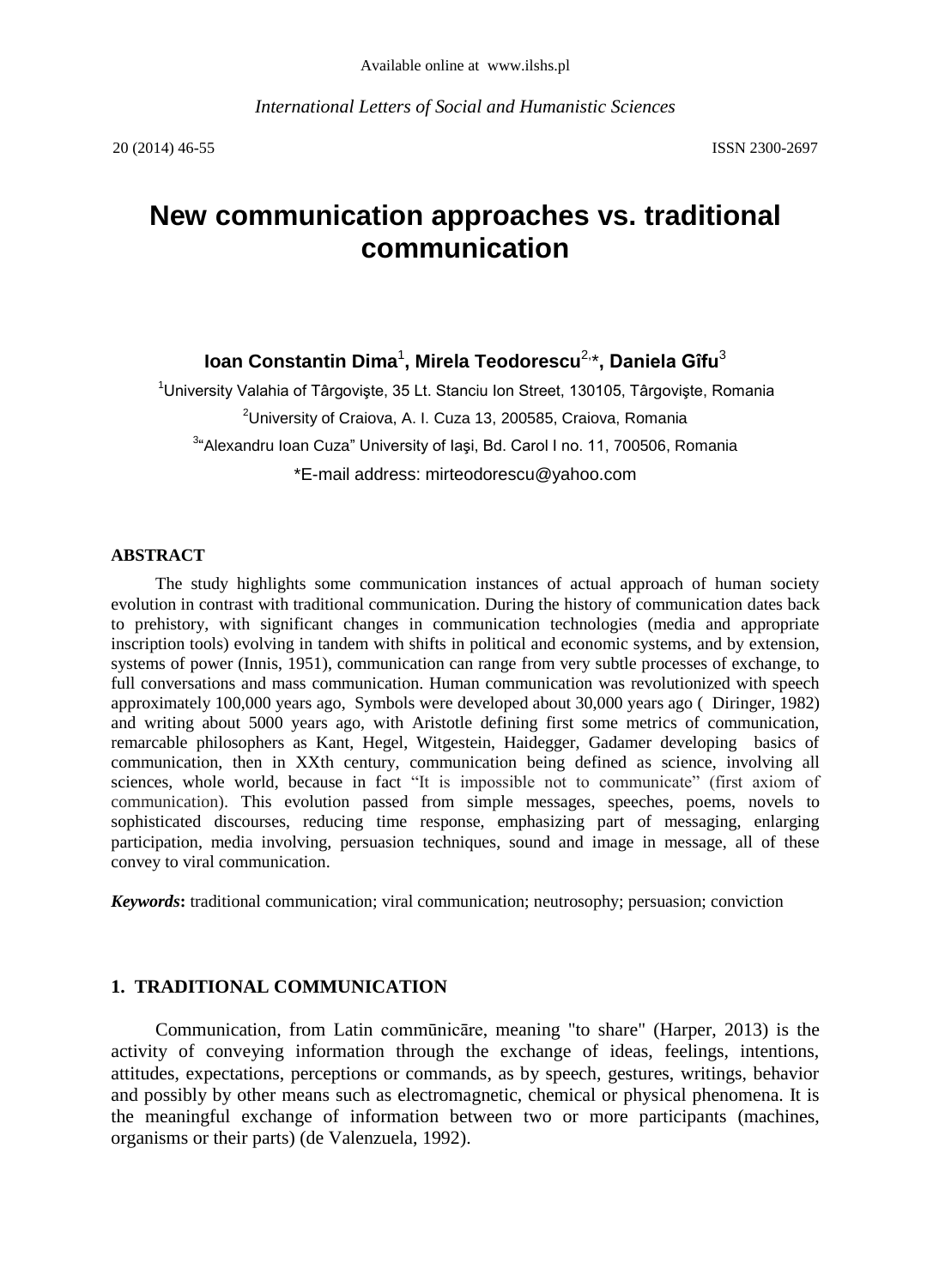Communicating with others involves three primary steps (Clark, 2013): thought: first, information exists in the mind of the sender, this can be a concept, idea, information, or feeling; encoding: next, a message is sent to a receiver in words or other symbols; decoding: lastly, the receiver translates the words or symbols into a concept or information that a person can understand. Communication requires a sender, a message, a medium and a recipient, although the receiver does not have to be present or aware of the sender's intent to communicate at the time of communication; thus communication can occur across vast distances in time and space. Communication requires that the communicating parties share an area of communicative commonality. The communication process is complete once the receiver understands the sender's message. In Gadamer's opera, hermeneutics is articulated and is defined on the domain of this thesis. As "theory of understanding and mutual understanding", it has the duty to "explain the miracle of understanding" (Gadamer, 2001). The developing of the thesis is performed under "fundamental hermeneutical situation" (Gadamer, 2001) within the main process that takes place is comprehension. To be in the situation, to be in dialogue "means to-be-beyond-the-oneself, to think with the other and return to self as the other" (Gadamer, 2001). Depending on its specific situation can be described: teacher's situation - teaching situation, the converse - an authentic conversation situation (negotiation conversation, medical conversation and confidential conversation) (Borowski, 2013; Borowski, 2014; Powell, 2014)

What makes someone a good communicator? There's no mystery here, not since Aristotle identified the three critical elements - ethos, pathos, and logos. - thousands of years ago. Ethos is an appeal to the authority or credibility of the presenter. It is how well the presenter convinces the audience that he or she is qualified to present (speak) on the particular subject (Aristotle, 1909). Pathos is an appeal to the audience's emotions, and the terms pathetic and empathy are derived from it. It can be in the form of metaphor, comparing, a passionate delivery, or even a simple claim that a matter is unjust. Pathos can be particularly powerful if used well, but most speeches do not solely rely on pathos. Pathos is most effective when the author or speaker demonstrates agreement with an underlying value of the reader or listener. Logos is logical appeal or the simulation of it, and the term logic is derived from it. It is normally used to describe facts and figures that support the speaker's claims or thesis. Having a logos appeal also enhances ethos because information makes the speaker look knowledgeable and prepared to his or her audience (Aristotle, 1909).

By its aspects of trust, responsibility, revalidation, conviction conditions the efficiency of communication, even its existence. "To be able to convince – J. B. Grize affirms – it is not sufficient to enumerate phrases  $-$  (...) they must be articulated, meaning that we should reason by them" (Grize, 1990, p. 9). From the assumption created, the following question arises: is there communication also without installation of convictions? There is. When communication is not modulated by conviction, it shall be governed by manipulation, falsehoods (sophisms and absurd questions), the argument of force, in one word by "persuasion" (Siminică  $\&$ Traistaru, 2013; Traistaru & Avram, 2014). On this idea, communication is divided into: convictive communication and persuasive communication. "Persuasion and diplomatic ability – according to A. Berger (Berger, 1976) – to a large extent consist in choosing the words, formulas and images showing the facts under a pleasant, favorable light, without necessarily being misleading". By various manoeuvers (seduction, intimidation, persuasive argumentation that is rather related to the rhetoric of subtle violence...), somebody succeeds to divert for their own benefit (and eventually for the represented group) the techniques and normal strategies of dialogue thusly counterfeited or obliterated (Vlăduţescu, 2014). To persuade = to convince someone to believe, to think or to (want to) do a certain thing (leaves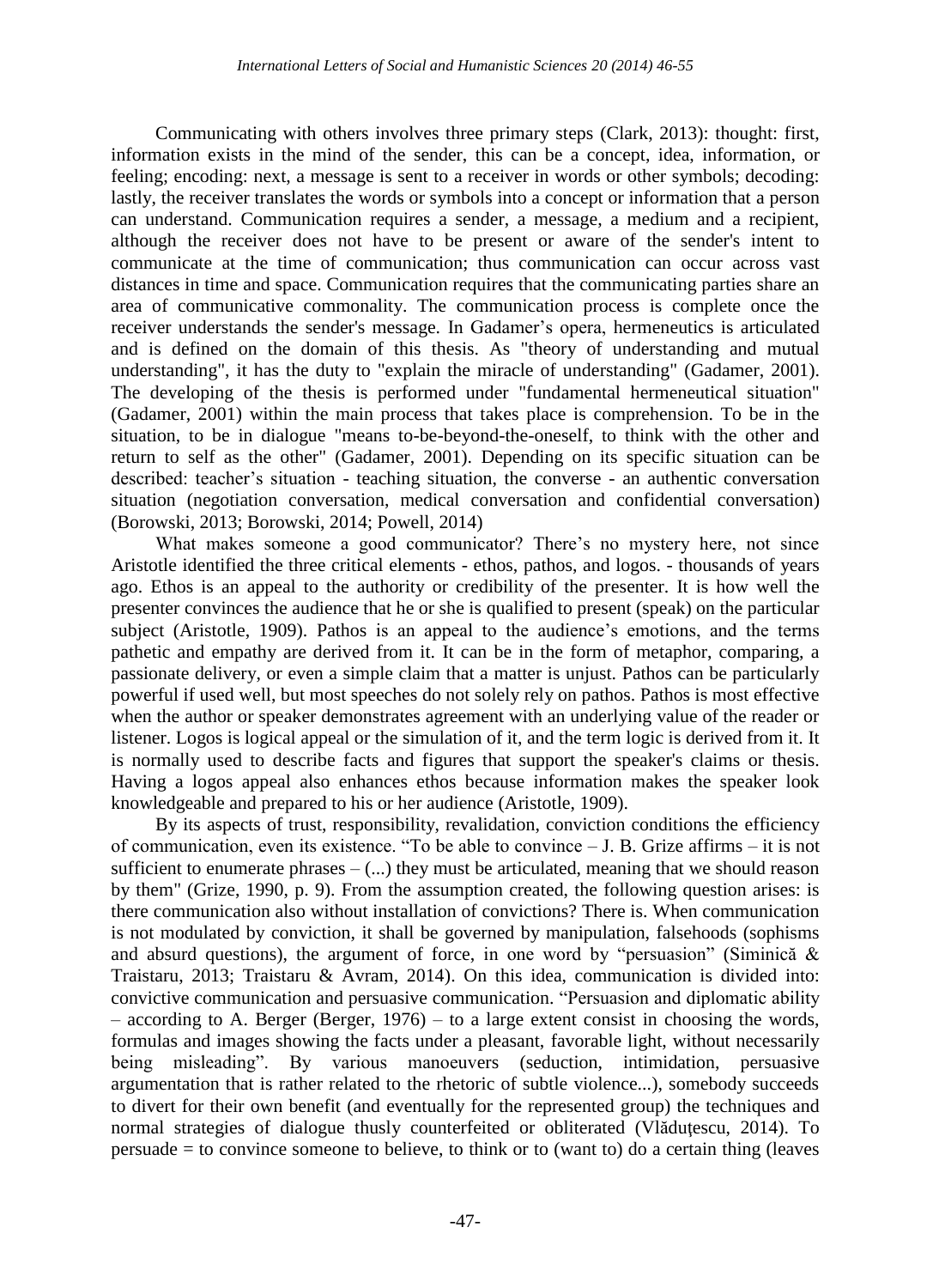the truth aside). To convince = to make someone adopt an opinion based on evidence and arguments, to make someone admit something as being true (DEX, 1996, 154, p. 681 and p. 194)

The studies on information theory by Claude Elwood Shannon, Warren Weaver and others, prompted research on new models of communication from other scientific perspectives like psychology and sociology. In science, a model is a structure that represents a theory (Frigg & Hartmann, 2009). D. Chandler asserts regarding models developed by Shannon and Weaver that "They developed a model of communication which was intended to assist in developing a mathematical theory of communication. Shannon and Weaver's work proved valuable for communication engineers in dealing with such issues as the capacity of various communication channels in 'bits per second'. It contributed to computer science. It led to very useful work on redundancy in language. And in making 'information' 'measurable' it gave birth to the mathematical study of 'information theory' (Chandler, 1994).

Harold Lasswell (1902-1978), a political scientist and communication theorist, was a member of the Chicago school of sociology. In his work 'The Structure and Function of Communication in Society' (1948), he defined the communication process as Who (says) What (to) Whom (in) What Channel (with) What Effect. The distinct model he propounded was known as Dance Model (Lasswell, 1948).

Basic elements of communication made the object of study of the communication theory (Craig, 2001) of XXth century:

- Source: Shannon calls it information source, which "produces a message or sequence of messages to be communicated to the receiving terminal" (Shannon, 1948).
- Sender: Shannon calls it transmitter, which "operates on the message in some way to produce a signal suitable for transmission over the channel (Shannon, 1948). In Aristotle it is the speaker (Whately, Ehninger, Potter, 1963).
- Channel: For Shannon it is "merely the medium used to transmit the signal from transmitter to receiver(Shannon,1948)
- Receiver: For Shannon the receiver "performs the inverse operation of that done by the transmitter, reconstructing the message from the signal" (Shannon,1948)
- Destination: For Shannon destination is "the person (or thing) for whom the message is intended"(Shannon, 1948).
- Message: from Latin mittere, "to send". A concept, information, communication or statement that is sent in a verbal, written, recorded or visual form to the recipient.
- Feedback
- Entropic elements, positive and negative.

According to communication theorist Robert T. Craig in his essay 'Communication Theory as a Field' (1999), "despite the ancient roots and growing profusion of theories about communication," there is not a field of study that can be identified as 'communication t In 1999 In this article Craig "proposes a vision for communication theory that takes a huge step toward unifying this rather disparate field and addressing its complexities"( Littlejohn, Foss, 2008). To move toward this unifying vision Craig focused on communication theory as a practical discipline and shows how "various traditions of communication theory can be engaged in dialogue on the practice of communication" (Craig, 1999).

In this deliberative process theorists would engage in dialog about the "practical implications of communication theories" (Craig, 2001). In the end Craig proposes seven different traditions of Communication Theory and outlines how each one of them would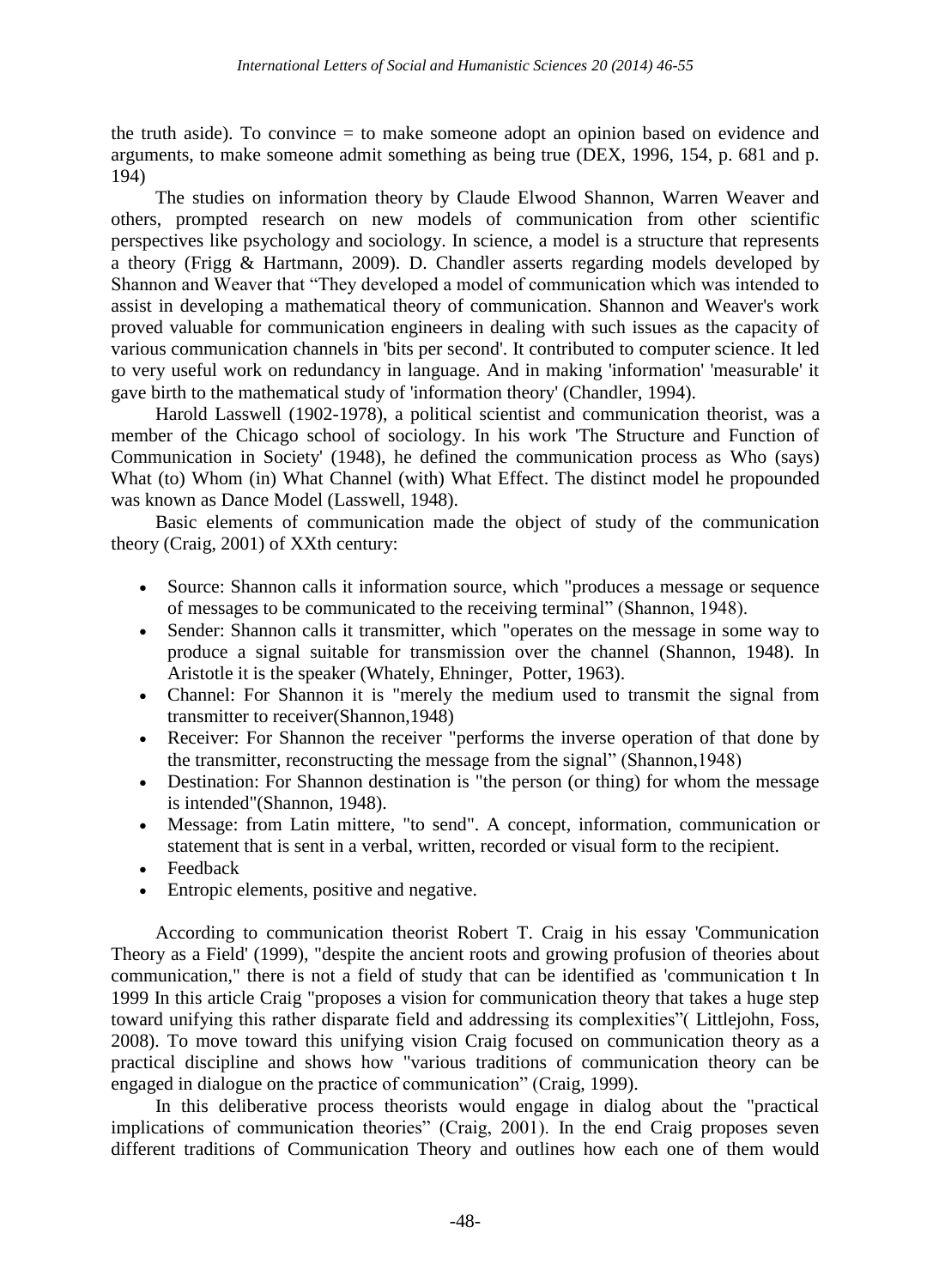engage the others in dialogue (Craig, 1999). The standard traditions induces a rigid perspective that, although concerns, still does not allow long-term unification of the space communication theory. Although at the time of accreditation, the standard Craig-traditions was salutary, today it proves relatively inflexible: do not allow the development, growth, renewal, because it brings everything from the past (Vlăduțescu, 2013; Vlăduțescu, 2014; Vlăduțescu  $\&$  Ciupercă, 2013). In the field of communication, in addition to traditions are recorded spontaneous phenomena and theories, unconventional, non-traditional, and emerging phenomena and theories, relatively unexpected and unexplained.

Vladutescu's view is "that a flexible standard of radiography and catagraphy of axiological is the standard of communication field. In communication we record 15 axes: communication ontology, communication epistemology, communication methodology, communication axiology, communication history, communication psychology, communication sociology, communication anthropology, communication hermeneutics, communication praxeology, communication ethics, communication logics, communication ecology, communication philosophy, communication law" (Vlăduţescu, 2014).

Communication, the transmission of information from a point called origin or source to another called destination or receiver (or audience), is the blood stream of every community. A community may be explained as a group of people who have lived together long enough to evolve common culture, norms and values. Culture distinguishes one society from another. Culture gives form and meaning to a people's existence. Culture is defined by Onigu and Ogionwo (Onigu, Ogionwo, 2006; Ceban, 2008) as "the complex whole of man's acquisitions of knowledge, morals, beliefs, arts, custom, technology, etc, which are shared and transmitted from generation to generation".

Culture includes those things which man has invented and produced and which we can see, feel, or hear, as well as those aspects of man's behaviour which we cannot see, namely, knowledge, beliefs or morals, language, philosophy, attitudes, etc. Communication which is an act, a process of interaction, is carried out primarily through the use of signs (or symbols). Such signs or symbols must arouse the same meaning in the other person (individual or group or people) as it does in one's self. Communication is an aspect of culture, the non-material culture. Indigenous and traditional communication modes and channels, therefore, have a sort of cultural relativity.

Such modes and channels are identified, assessed and understood in the context of the particular culture and its value system. Cultures are complex and multifaceted. As is apparent from the above discussions, cultures are complex "structures" that consist of a wide array of characteristics. The cultures of relationships or groups are relatively simple compared to those of organizations and, especially, societies. Edward Hall (1959, 1979) is one of the most significant contributors to the general understanding of the complexity of culture and the importance of communication to understanding and dealing with cultural differences at the societal level (Rogers, Hart & Yoshitaka, 2002; Colhon, 2013).

## **2. NEUTROSOPHIC COMMUNICATION**

Neutrosophy is a new branch of philosophy that studies the origin, nature, and scope of neutralities, as well as their interactions with different ideational spectra. This theory considers every notion or idea  $\langle A \rangle$  together with its opposite or negation  $\langle \text{anti}A \rangle$  and with their spectrum of neutralities  $\langle$  neut $A \rangle$  in between them (i.e. notions or ideas supporting neither  $\langle A \rangle$  nor  $\langle$ anti $A \rangle$ ). The  $\langle$ neut $A \rangle$  and  $\langle$ anti $A \rangle$  ideas together are referred to as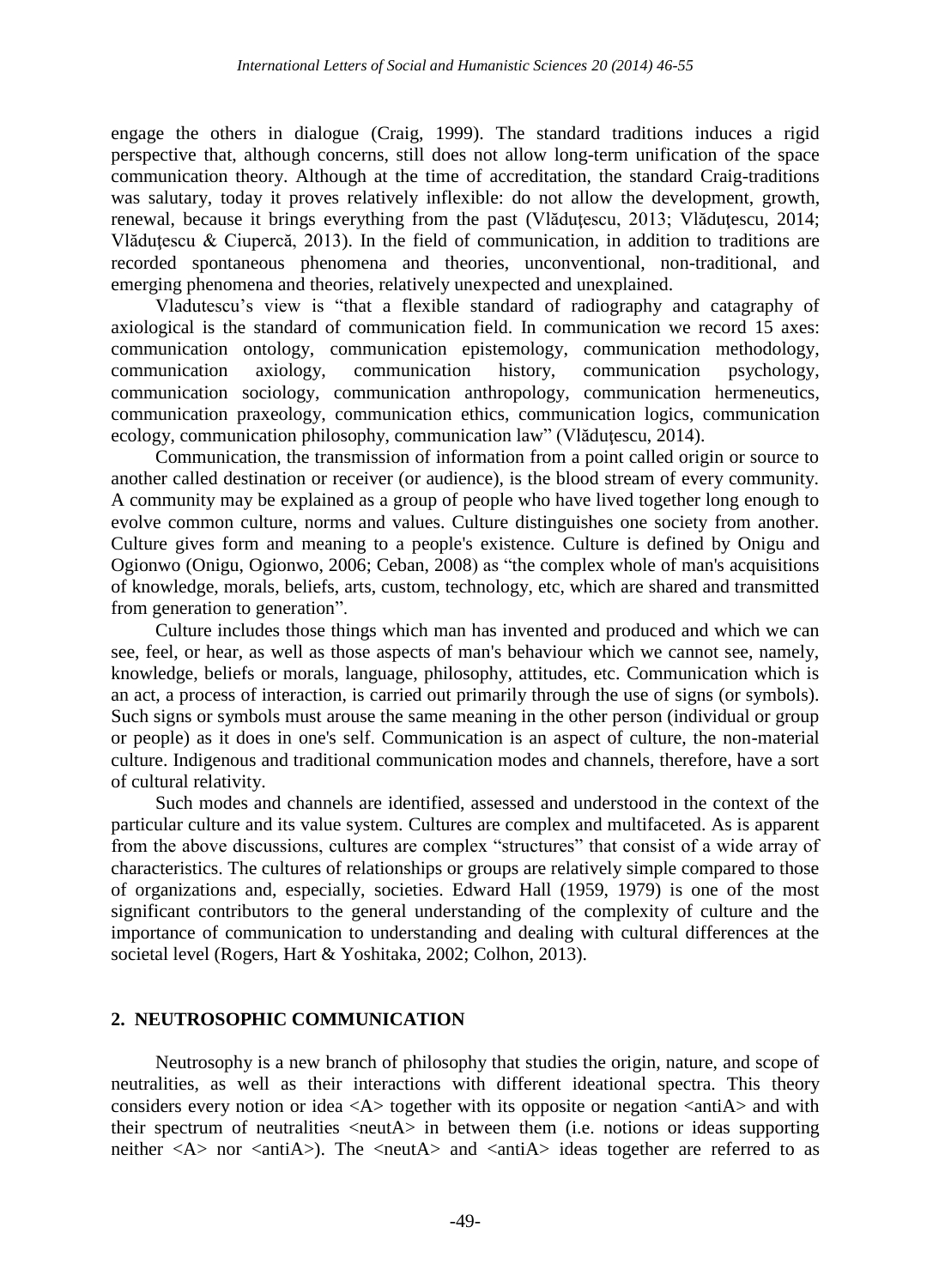$\langle$  monA $>$ . Neutrosophy is a generalization of Hegel's dialectics (the last one is based on  $\langle$ A $>$ and  $\langle \text{anti}A \rangle$  only) (Smarandache 1999, 2002). According to this theory every idea  $\langle A \rangle$  tends to be neutralized and balanced by  $\langle \text{antiA}\rangle$  and  $\langle \text{nonA}\rangle$  ideas - as a state of equilibrium. In a classical way  $\langle A \rangle$ ,  $\langle \text{neut}A \rangle$ ,  $\langle \text{anti}A \rangle$  are disjoint two by two. But, since in many cases the borders between notions are vague, imprecise, Sorites, it is possible that  $\langle A \rangle$ ,  $\langle \text{neut} A \rangle$ ,  $\langle \text{antiA}\rangle$  (and  $\langle \text{nonA}\rangle$  of course) have common parts two by two, or even all three of them as well (Smarandache, 1999, 2002). Neutrosophy is the base of neutrosophic logic, neutrosophic set, neutrosophic probability, and neutrosophic statistics that are used in engineering applications (especially for software and information fusion), medicine, military, airspace, cybernetics, physics (Smarandache, 1999).

The neutrosophics was introduced by professor Florentin Smarandache in 1995. Together with professor Stefan Vladutescu, they enlarged the neutrosophic theory to social sciences, a clinching example is the recently book, "Communication Neutrosophic Routes", 2014, Columbus, OH: Educational Publishing. Neutrosophy handles all neutralities. In the neutrosophic taxonometry, a class of neutralities is represented by the neutralities that without turning into contradictions, generate qualitative leaps. The emergence is the cognitive phenomenon in which, from two or more connected neutralities, without contradiction, a change of quality or a qualitative leap result. Thinking in Hegelian terms has an axiom the idea that the qualitative change, the qualitative leap take place only in contradiction. Neutrosophy claims that qualitative emergences may arise from related neutral items (Smarandache, Vladutescu, 2014).

Neutrosophic emergences are the unexpected occurrences of some major effects from the interaction of some minor qualitative elements. Emergences would be seen as a major phenomenon occurrence, important and significant from the reaction of two or more minor unimportant, insignificant elements. On the other hand netrosophic incidence can be applied as applications of a law, an axiom, an idea, a conceptual accredited construction on an unclear, indeterminate phenomenon, contradictory to the purpose of making it intelligible. The incidence is intelligibilization procedure using the concept: basically apply a previous theoretically validated concept is practically applied. If the emergence is a variant of the cognitive bottom-up processing, the incidence is a variant of the top-down cognitive processing (Hintea, 2013; Smarandache & Vladutescu, 2014; Vladutescu, 2014).

Communicational relations always comprise a set of neutral, neutrosophic meanings. Communication in general is a human manifestation of life with recognizable profile. Particularly, we talk about scientific communication, literary communication, pictorialcommunication, sculptural communication, esthetic communication and so on, as specific manifestations of life.

All of these include coherent, cohesive and structurable series of existential meanings which are contradictory and/or neutral, neutrosophic. It can be asserted that in any communication there are routes of access and neutrosophic routes. Any communication is traversed by neutrosophic routes of communication. Any communication is accompanied by interpretation; sharply, aesthetic communication, by its strong ambiguous character, forces the interpretation.

Since, due to comprehension, description and explanation, the interpretation manages contradictions, understanding conflicts and roughness of reading, aesthetic interpretation is revealed as a deeply neutrosophicinterpretation. Communication and aesthetic interpretation prevalently manage neutralities but contradictions (Smarandache, Vladutescu, 2014).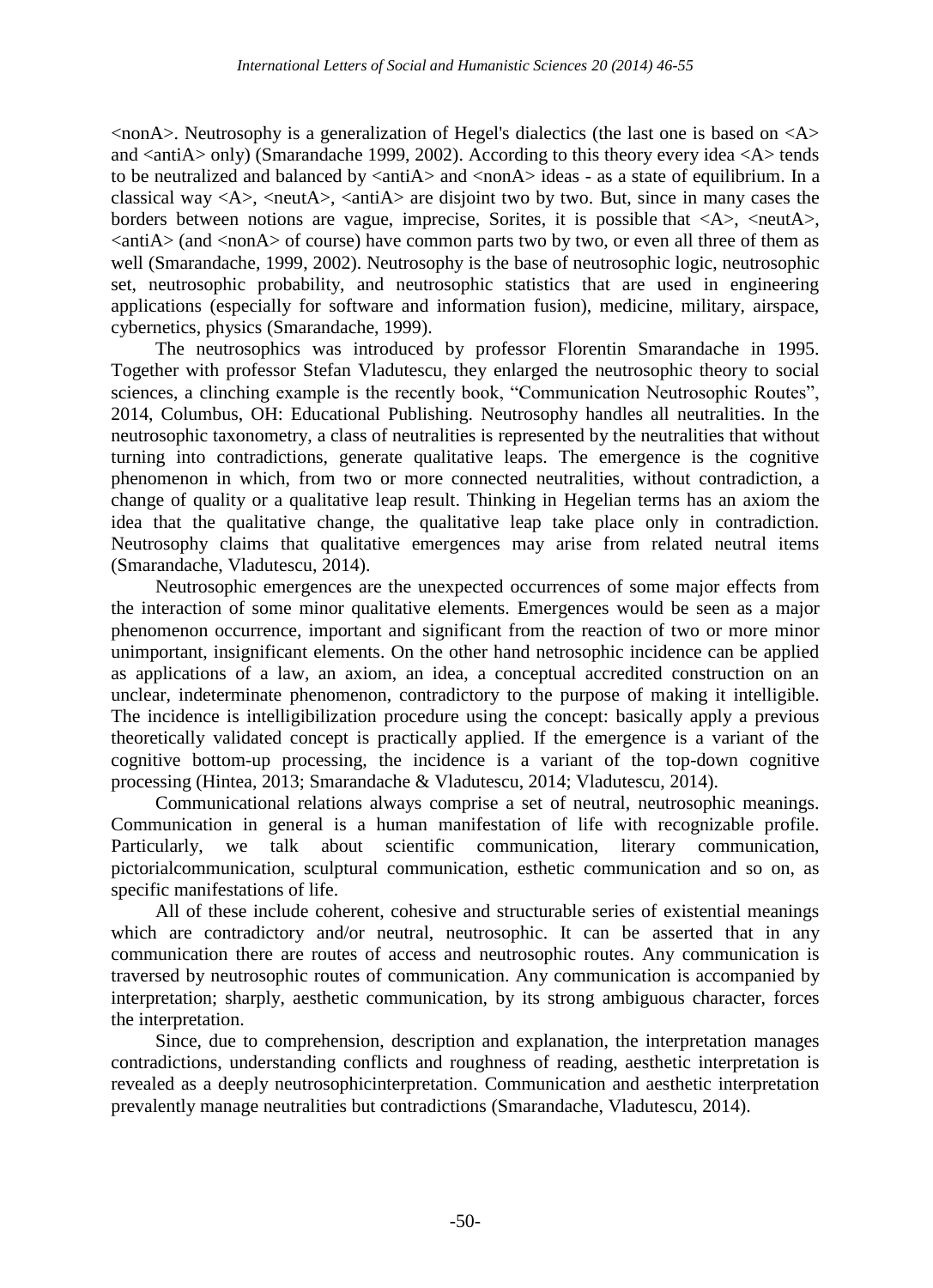### **3. VIRAL COMMUNICATION**

"Viral marketing" may sound strange to those who have never encountered the term. It may strike you as to how a term like viral could be incorporated into the marketing industry terminology? Well, your doubts may hold the reigns of validity. It certainly delivers a deceitful connotation to those who don't gather the slightest idea of the concept. Ironically, this is one concept that also grabs eyeballs in creating self-awareness (Schroeder, 2010). Viral marketing matches up to define itself as a thoughtful marketing strategy that concentrates on spreading awareness about a particular product; thereby, also maintains the word-of-mouth ideology. It is the marketing industry that systematically uses the terminology to elicit interest in the masses through the Internet (Arsith & Draganescu, 2011; Burman, 2012). The communication process is such that the most important information which may attract the attention and interest of the consumer is put forth, or is circulated through the word-of-mouth technique (Pariñas, 2011).

The communication process may be termed as 'viral fire'. I say this, as I believe that to a certain extent, viral marketing works on the principle of how a virus is communicable in nature. It is through the virus spreading that many people may endure common colds, or fevers; in the same manner, it is only through viral marketing that there are people who pass on a good word about the product, or service they have availed of, and found it beneficial, or satisfying. It serves to be a virtual propagator that spreads the news, through its marketing strategies. There are essentially two ways in which the communication takes place: spontaneous and planned (Burman, 2012).

The spontaneous viral communication is a strategy that focuses on the provision of a product or service by the company. When the customers or consumers are satisfied, they would provide their feedback in the form of availing the service or the product all over again and continuing to use their offered methods. Through this method, those who have used this product will pass on their positive impression to friends or potential buyers who may be interested in the services and the product. In turn they may do the same for the ones they know. In a short period, you would have a number of people using the product or the service (Rayport, 1996; Burman, 2012).

A method to accomplish a success viral communication campaigne is Planned Communication. A research conducted by Phelps et al. (2004), produced a forensic report publishing the efficacy and frequency of forwarding emails, with regards to classifying the email mode of communication into four sections. They also found that emails eliciting specific human emotions highlighting its minutiae, have a greater probability of being passed on. Emails that function as virtual bulletin boards are likely to garner attention by the receiver. Thus, while indulging in viral marketing, emails proves to be a strategic instrument for effective and agile communication pathway (Rayport, 1996; Burman, 2012). The email is, therefore, a model of planned communication. Planned communication is a program set up by the company or the organization to let the masses know about the products or services they have on offer. The communication process has a planned strategy that functions on the principle of the following elements:"Take Away Products", "Easily Communicable Messages", "Preparation for Varied Response", "Concentrate on the Typical Human Mentality", "Human Communication Networks" (Rayport, 1996; Schroeder, 2010 ).

The existing human communication networks are the most successful and effective, as they have close contacts and relations through networks on the Internet and social networking sites (Cojocaru, 20110; Cojocaru & Cojocaru, 2011; Dima & Vlăduţescu, 2012). This is the strongest way through which messages can be sent and passed on. They are instant, and don't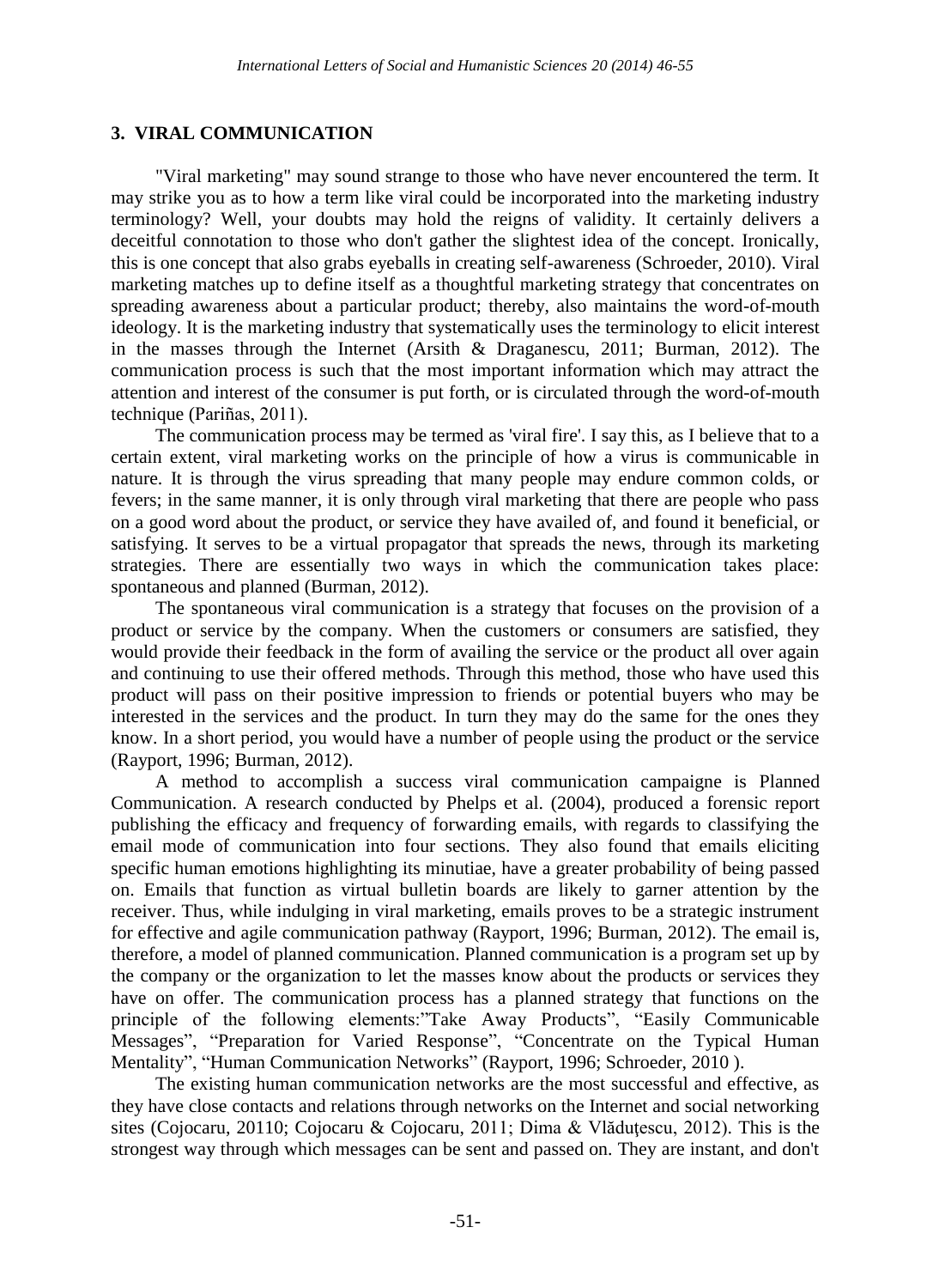require the individual to invest more time, the easiest procedure of using persuasion methods as myth, seduction, fiction, lie. This is how the communication process of viral marketing materializes.

#### **4. CONCLUSIONS**

The world is evolving in all areas, both areas of logistics, software and hardware. Technology is advancing too fast, communication, relationships have to keep up with it. Information is transmitted at high speed, the case of viral communication, the world does not have time to check everything forward, some information is poisoned, part of the negative communication. Conviction and persuasion intend to be at least programmable and externally convictive and convincing. The difference between them is that the conviction decisively rely on convincing, on transferring an internal conviction, on inducing a conviction. In return, the persuasion decisively relies on persuading, on inducing an external conviction, which is known to be illegitimate and one interestedly promotes it.

#### **ACKNOWLEDGMENT**

This work was partially supported by the grant number 33C/2014, awarded in the internal grant competition of the University of Craiova.

#### **References**

- [1] Robert T. Craig (1999). *Communication Theory as a Field*. International Communication Association. Retrieved 06.06.2014.
- [2] Andrzej Borowski, *International Letters of Social and Humanistic Sciences* 14 (2014) 7-17.
- [3] Jason L. Powell, *International Letters of Social and Humanistic Sciences* 16(2) (2014) 177-183.
- [4] Ştefan Vlăduţescu, *European Scientific Journal* 9(32) (2013).
- [5] Roman Frigg, Stephan Hartmann (2009). *Models in Science. The Stanford Encyclopedia of Philosophy*. Retrieved 06.06.2014.
- [6] Daniel Chandler, (1994). *The Transmission Model of Communication*. University of Western Australia. Retrieved 06.06.2014.
- [7] Harold Dwight Lasswell (1948). *The Structure and Function of Communication in Society*. New York: Lyman Bryson.
- [8] Ioan Constantin Dima, Ştefan Vlăduţescu (2012). *Persuasion elements used in logistical negotiation: Persuasive logistical negotiation*. Saarbrucken: LAP Lambert Academic Publishing.
- [9] Andrzej Borowski, *International Letters of Social and Humanistic Sciences* 14 (2014) 33-41.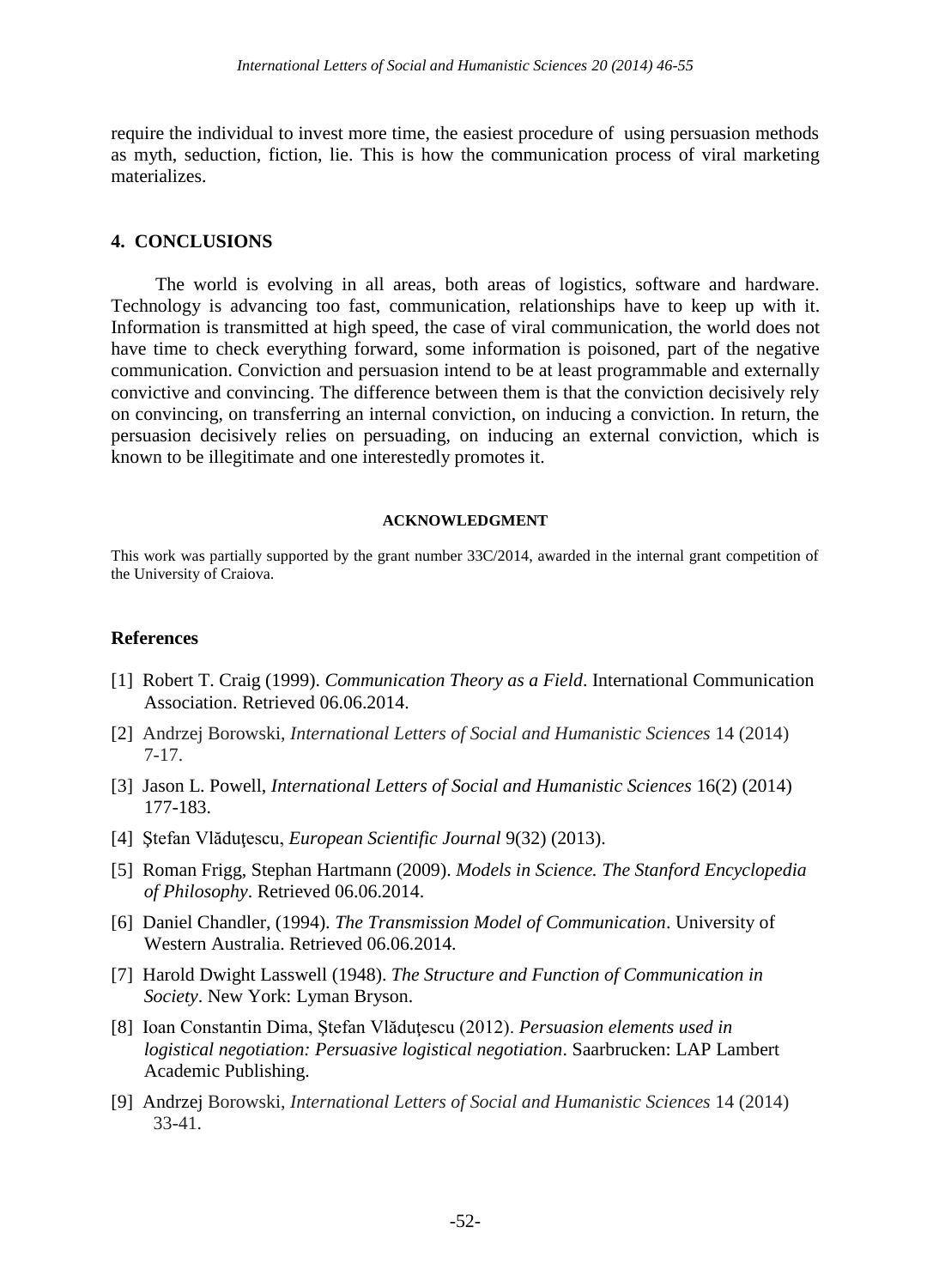- [10] Claude Elwood Shannon (1948). *A Mathematical Theory of Communication*. The Bell System Technical.
- [11] Marian Siminică, Aurelia Traistaru, *International Journal of Education and Research* 1(12) 2013.
- [12] A. Traistaru, M. Avram, *International Letters of Social and Humanistic Sciences* 13 (2014) 79-88.
- [13] Alina Tenescu, Mirela Teodorescu, *Communications in Applied Sciences* 2(1) (2014).
- [14] Ştefan Vlăduţescu (2013). *What Kind of Communication Is Philosophy*. Jokull.
- [15] Alexandra Iorgulescu (2014). *Neutrosophic Inflexions in Seneca's Tragedy*. Communication Neutrosophic Routes.
- [16] Andrzej Borowski, *International Letters of Social and Humanistic Sciences* 4 (2013) 70-74.
- [17] M. Nowicka-Skowron, S. M. Radu (2014). *The information and company's innovative creative activity under the current conditions of the market economy*. Communication Neutrosophic Routes.
- [18] D. Cojocaru, S. Cojocaru, *Revista de Cercetare şi Intervenţie Socială* 33 (2011) 209-222.
- [19] A. I. Motei, *Studia Universitatis Babes-Bolyai-Ephemerides* 2 (2008) 41-52.
- [20] Ş. Vlăduţescu, E. M. Ciupercă (2013). *Next Flood Level of Communication: Social Networks*. Aachen: Shaker Verlag.
- [21] D. M. Popa, *Anuarul Universităţii" Petre Andrei" Iaşi-Fascicula Drept, Ştiinţe Economice, Ştiinţe Politice* 08 (2011) 395-402.
- [22] A. Borowski, *International Letters of Social and Humanistic Sciences* 11 (2014) 1-168
- [23] Mădălina Cerban, *Annales Universitatis Apulensis. Series Philologica* I(2) (2008) 173-178.
- [24] M. Arsith, O. Draganescu (2011). *Communication and Organizational Culture*. EIRP Proceedings.
- [25] L. Roşca, *Revista Română de Comunicare şi Relaţii Publice* (4) (2011) 101-103.
- [26] Ștefan Vlăduțescu (2013). *Principle of the Irrepressible Emergence of the Message*. Jokull.
- [27] Colhon M. (2013). *Automatic Lexical Alignment between Syntactically Weak Related Languages. Application for English and Romanian*. In *Computational Collective Intelligence. Technologies and Applications* (pp. 266-275). Springer Berlin Heidelberg.
- [28] Daniela Gîfu, Mirela Teodorescu, *International Letters of Social and Humanistic Sciences* 18 (2014) 34-38.
- [29] Richard Whately, Douglas Ehninger, David Potter (1963). *Elements of Rhetoric: Comprising an Analysis of the Laws of Moral Evidence*. Southern Illinois University Press.
- [30] Otite Onigu, William Ogionwo (2006). *Introduction to Sociological Studies*. Heinemann Educational Books PLC. Ibadan.